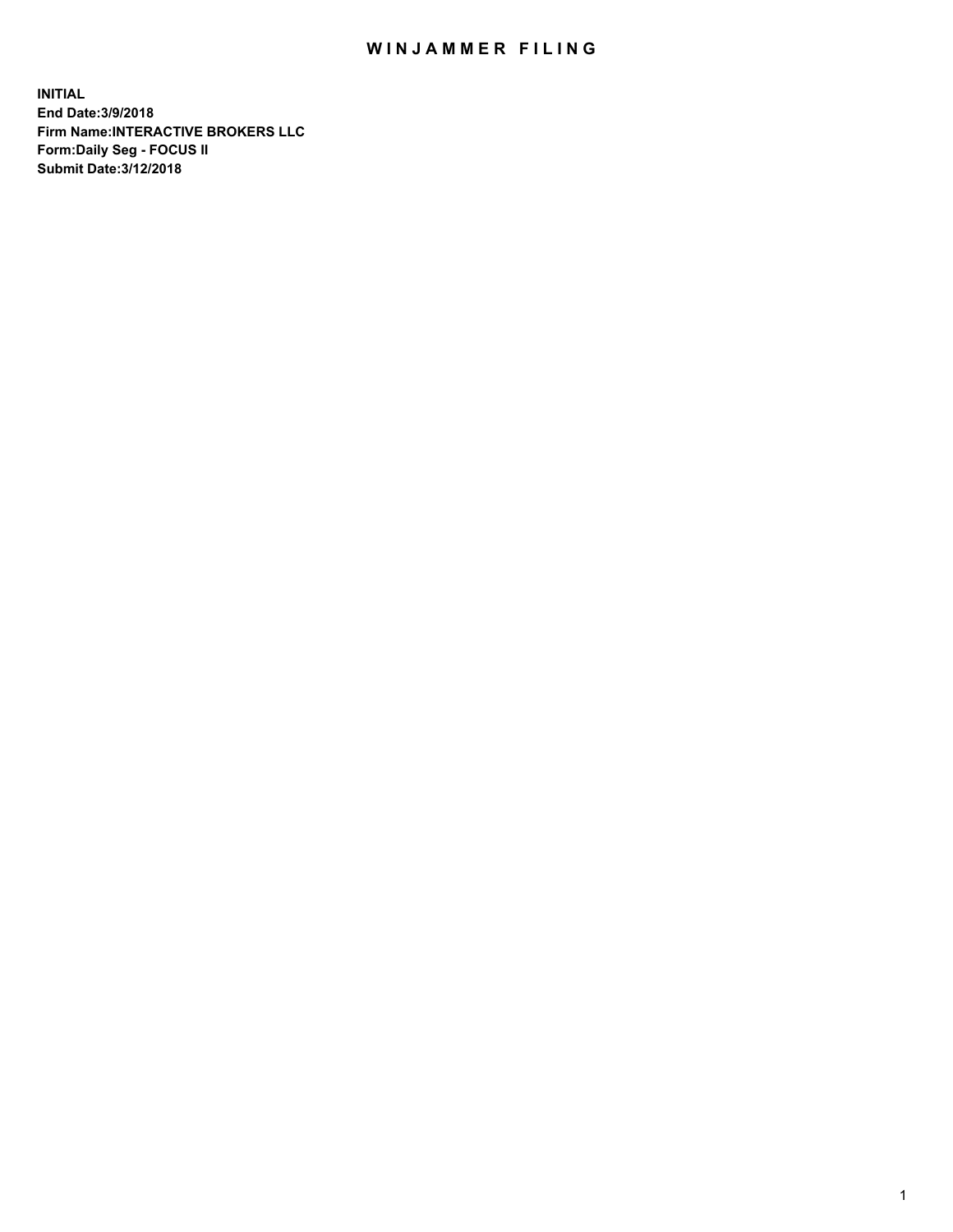## **INITIAL End Date:3/9/2018 Firm Name:INTERACTIVE BROKERS LLC Form:Daily Seg - FOCUS II Submit Date:3/12/2018 Daily Segregation - Cover Page**

| Name of Company<br><b>Contact Name</b><br><b>Contact Phone Number</b><br><b>Contact Email Address</b>                                                                                                                                                                                                                          | <b>INTERACTIVE BROKERS LLC</b><br>James Menicucci<br>203-618-8085<br>jmenicucci@interactivebrokers.c<br>om |
|--------------------------------------------------------------------------------------------------------------------------------------------------------------------------------------------------------------------------------------------------------------------------------------------------------------------------------|------------------------------------------------------------------------------------------------------------|
| FCM's Customer Segregated Funds Residual Interest Target (choose one):<br>a. Minimum dollar amount: ; or<br>b. Minimum percentage of customer segregated funds required:%; or<br>c. Dollar amount range between: and; or<br>d. Percentage range of customer segregated funds required between:% and%.                          | $\overline{\mathbf{0}}$<br>$\overline{\mathbf{0}}$<br>155,000,000 245,000,000<br>00                        |
| FCM's Customer Secured Amount Funds Residual Interest Target (choose one):<br>a. Minimum dollar amount: ; or<br>b. Minimum percentage of customer secured funds required:%; or<br>c. Dollar amount range between: and; or<br>d. Percentage range of customer secured funds required between: % and %.                          | $\overline{\mathbf{0}}$<br>$\mathbf 0$<br>80,000,000 120,000,000<br>00                                     |
| FCM's Cleared Swaps Customer Collateral Residual Interest Target (choose one):<br>a. Minimum dollar amount: ; or<br>b. Minimum percentage of cleared swaps customer collateral required:% ; or<br>c. Dollar amount range between: and; or<br>d. Percentage range of cleared swaps customer collateral required between:% and%. | $\overline{\mathbf{0}}$<br>$\underline{\mathbf{0}}$<br>0 <sub>0</sub><br>0 <sub>0</sub>                    |

Attach supporting documents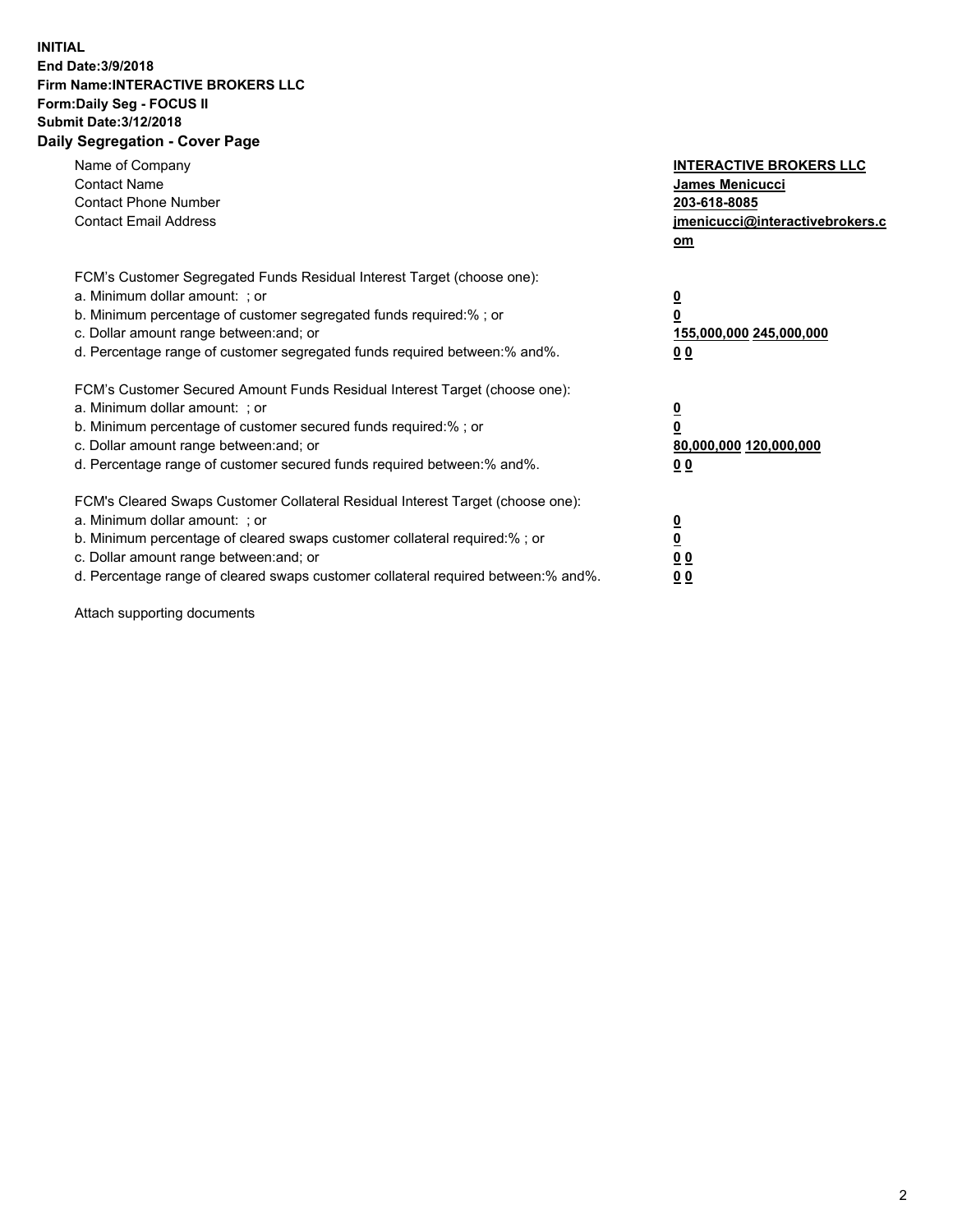## **INITIAL End Date:3/9/2018 Firm Name:INTERACTIVE BROKERS LLC Form:Daily Seg - FOCUS II Submit Date:3/12/2018 Daily Segregation - Secured Amounts**

|     | Foreign Futures and Foreign Options Secured Amounts                                         |                                                |
|-----|---------------------------------------------------------------------------------------------|------------------------------------------------|
|     | Amount required to be set aside pursuant to law, rule or regulation of a foreign            | $0$ [7305]                                     |
|     | government or a rule of a self-regulatory organization authorized thereunder                |                                                |
| 1.  | Net ledger balance - Foreign Futures and Foreign Option Trading - All Customers             |                                                |
|     | A. Cash                                                                                     | 435,576,597 [7315]                             |
|     | B. Securities (at market)                                                                   | $0$ [7317]                                     |
| 2.  | Net unrealized profit (loss) in open futures contracts traded on a foreign board of trade   | -1,987,253 [7325]                              |
| 3.  | Exchange traded options                                                                     |                                                |
|     | a. Market value of open option contracts purchased on a foreign board of trade              | 285,196 [7335]                                 |
|     | b. Market value of open contracts granted (sold) on a foreign board of trade                | -40,852 [7337]                                 |
| 4.  | Net equity (deficit) (add lines 1.2. and 3.)                                                |                                                |
| 5.  | Account liquidating to a deficit and account with a debit balances - gross amount           | 433,833,688 [7345]                             |
|     |                                                                                             | 3,231 [7351]                                   |
|     | Less: amount offset by customer owned securities                                            | 0 [7352] 3,231 [7354]                          |
| 6.  | Amount required to be set aside as the secured amount - Net Liquidating Equity              | 433,836,919 [7355]                             |
|     | Method (add lines 4 and 5)                                                                  |                                                |
| 7.  | Greater of amount required to be set aside pursuant to foreign jurisdiction (above) or line | 433,836,919 [7360]                             |
|     | 6.                                                                                          |                                                |
|     | FUNDS DEPOSITED IN SEPARATE REGULATION 30.7 ACCOUNTS                                        |                                                |
| 1.  | Cash in banks                                                                               |                                                |
|     | A. Banks located in the United States                                                       | 112,058,792 [7500]                             |
|     | B. Other banks qualified under Regulation 30.7                                              | 0 [7520] 112,058,792 [7530]                    |
| 2.  | Securities                                                                                  |                                                |
|     | A. In safekeeping with banks located in the United States                                   | 363,146,665 [7540]                             |
|     | B. In safekeeping with other banks qualified under Regulation 30.7                          | 0 [7560] 363,146,665 [7570]                    |
| 3.  | Equities with registered futures commission merchants                                       |                                                |
|     | A. Cash                                                                                     | $0$ [7580]                                     |
|     | <b>B.</b> Securities                                                                        | $0$ [7590]                                     |
|     | C. Unrealized gain (loss) on open futures contracts                                         | $0$ [7600]                                     |
|     | D. Value of long option contracts                                                           | $0$ [7610]                                     |
|     | E. Value of short option contracts                                                          | 0 [7615] 0 [7620]                              |
| 4.  | Amounts held by clearing organizations of foreign boards of trade                           |                                                |
|     | A. Cash                                                                                     | $0$ [7640]                                     |
|     | <b>B.</b> Securities                                                                        | $0$ [7650]                                     |
|     | C. Amount due to (from) clearing organization - daily variation                             | $0$ [7660]                                     |
|     | D. Value of long option contracts                                                           | $0$ [7670]                                     |
|     | E. Value of short option contracts                                                          | 0 [7675] 0 [7680]                              |
| 5.  | Amounts held by members of foreign boards of trade                                          |                                                |
|     | A. Cash                                                                                     | 121,311,618 [7700]                             |
|     | <b>B.</b> Securities                                                                        | $0$ [7710]                                     |
|     | C. Unrealized gain (loss) on open futures contracts                                         | 4,587,514 [7720]                               |
|     | D. Value of long option contracts                                                           | 285,196 [7730]                                 |
|     | E. Value of short option contracts                                                          | <mark>-40,852</mark> [7735] 126,143,476 [7740] |
| 6.  | Amounts with other depositories designated by a foreign board of trade                      | $0$ [7760]                                     |
| 7.  | Segregated funds on hand                                                                    | $0$ [7765]                                     |
| 8.  | Total funds in separate section 30.7 accounts                                               | 601,348,933 [7770]                             |
| 9.  | Excess (deficiency) Set Aside for Secured Amount (subtract line 7 Secured Statement         | 167,512,014 [7380]                             |
|     | Page 1 from Line 8)                                                                         |                                                |
| 10. | Management Target Amount for Excess funds in separate section 30.7 accounts                 |                                                |
| 11. | Excess (deficiency) funds in separate 30.7 accounts over (under) Management Target          | 80,000,000 [7780]                              |
|     |                                                                                             | 87,512,014 [7785]                              |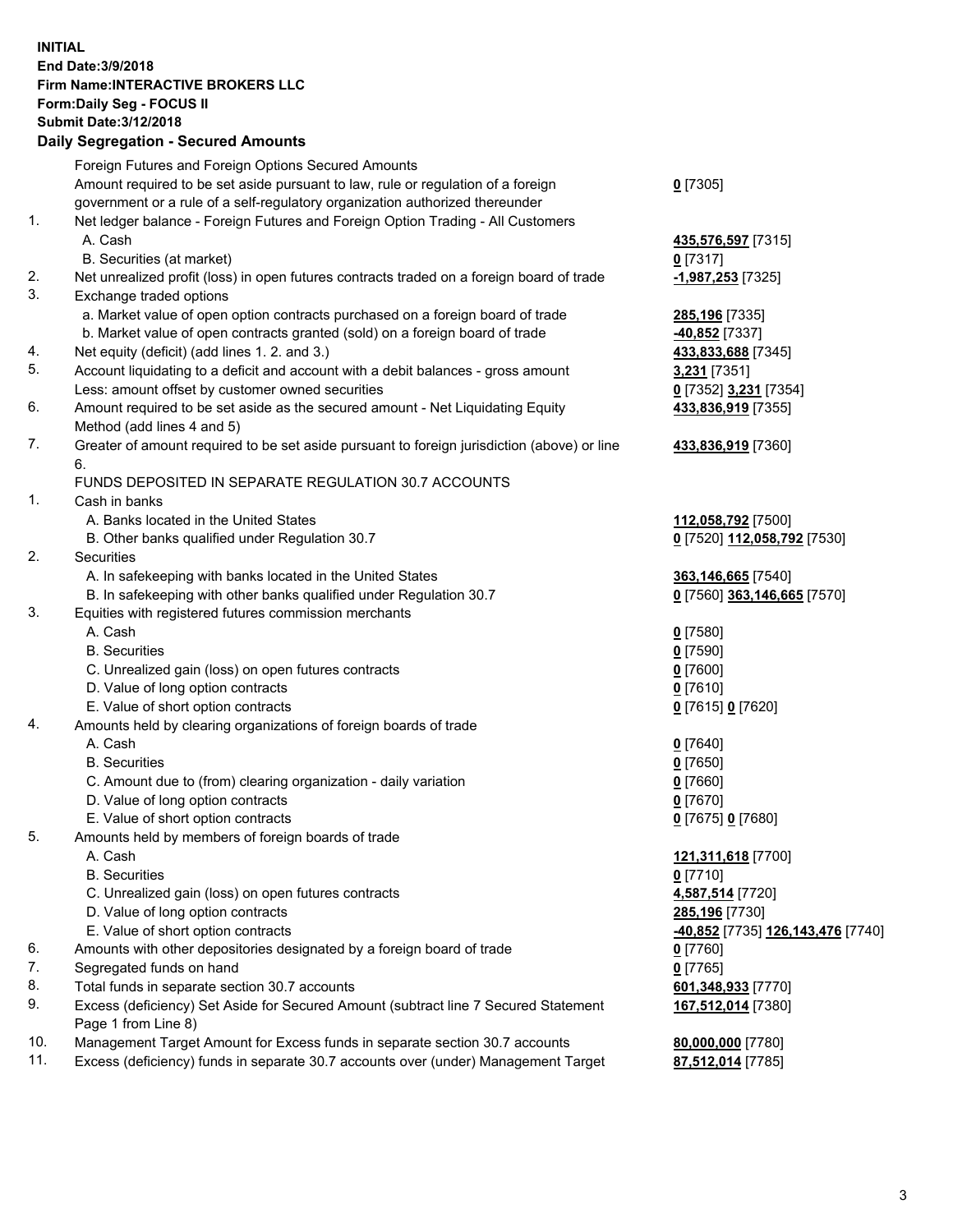**INITIAL End Date:3/9/2018 Firm Name:INTERACTIVE BROKERS LLC Form:Daily Seg - FOCUS II Submit Date:3/12/2018 Daily Segregation - Segregation Statement** SEGREGATION REQUIREMENTS(Section 4d(2) of the CEAct) 1. Net ledger balance A. Cash **4,412,197,237** [7010] B. Securities (at market) **0** [7020] 2. Net unrealized profit (loss) in open futures contracts traded on a contract market **-35,570,598** [7030] 3. Exchange traded options A. Add market value of open option contracts purchased on a contract market **243,986,236** [7032] B. Deduct market value of open option contracts granted (sold) on a contract market **-201,724,408** [7033] 4. Net equity (deficit) (add lines 1, 2 and 3) **4,418,888,467** [7040] 5. Accounts liquidating to a deficit and accounts with debit balances - gross amount **327,997** [7045] Less: amount offset by customer securities **0** [7047] **327,997** [7050] 6. Amount required to be segregated (add lines 4 and 5) **4,419,216,464** [7060] FUNDS IN SEGREGATED ACCOUNTS 7. Deposited in segregated funds bank accounts A. Cash **847,940,958** [7070] B. Securities representing investments of customers' funds (at market) **2,666,977,975** [7080] C. Securities held for particular customers or option customers in lieu of cash (at market) **0** [7090] 8. Margins on deposit with derivatives clearing organizations of contract markets A. Cash **19,915,449** [7100] B. Securities representing investments of customers' funds (at market) **1,138,185,714** [7110] C. Securities held for particular customers or option customers in lieu of cash (at market) **0** [7120] 9. Net settlement from (to) derivatives clearing organizations of contract markets **-29,455,333** [7130] 10. Exchange traded options A. Value of open long option contracts **243,963,537** [7132] B. Value of open short option contracts **-201,715,172** [7133] 11. Net equities with other FCMs A. Net liquidating equity **0** [7140] B. Securities representing investments of customers' funds (at market) **0** [7160] C. Securities held for particular customers or option customers in lieu of cash (at market) **0** [7170] 12. Segregated funds on hand **0** [7150] 13. Total amount in segregation (add lines 7 through 12) **4,685,813,128** [7180] 14. Excess (deficiency) funds in segregation (subtract line 6 from line 13) **266,596,664** [7190] 15. Management Target Amount for Excess funds in segregation **155,000,000** [7194]

16. Excess (deficiency) funds in segregation over (under) Management Target Amount Excess

**111,596,664** [7198]